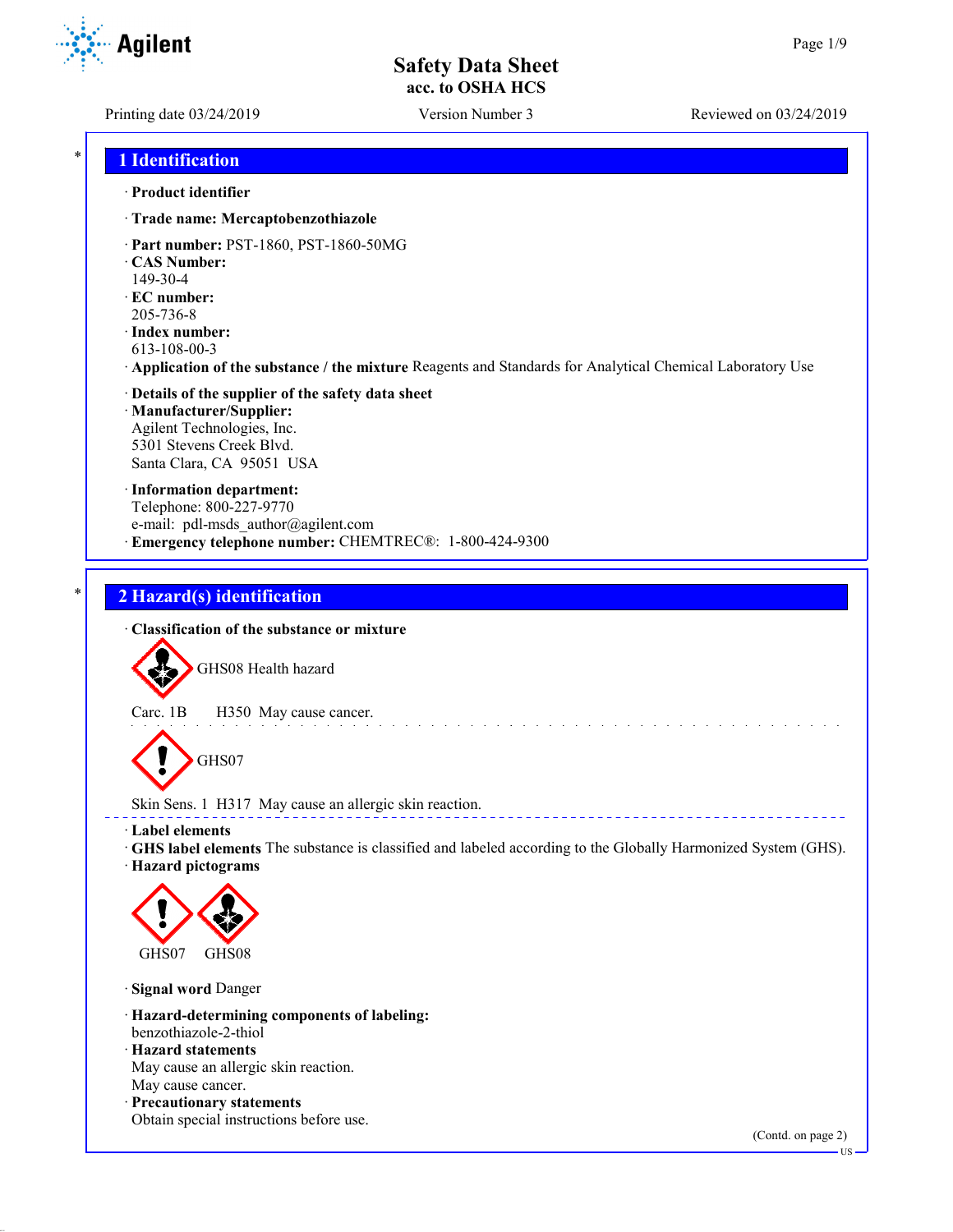Printing date 03/24/2019 Version Number 3 Reviewed on 03/24/2019

**Agilent** 

**Trade name: Mercaptobenzothiazole**

(Contd. of page 1) Do not handle until all safety precautions have been read and understood. Avoid breathing dust/fume/gas/mist/vapors/spray Contaminated work clothing must not be allowed out of the workplace. Wear protective gloves/protective clothing/eye protection/face protection. If on skin: Wash with plenty of water. IF exposed or concerned: Get medical advice/attention. Specific treatment (see on this label). If skin irritation or rash occurs: Get medical advice/attention. Wash contaminated clothing before reuse. Store locked up. Dispose of contents/container in accordance with local/regional/national/international regulations. · **Classification system:** · **NFPA ratings (scale 0 - 4)** 2  $\overline{0}$  $\overline{0}$  $Health = 2$  $Fire = 0$ Reactivity  $= 0$ · **HMIS-ratings (scale 0 - 4)** HEALTH FIRE REACTIVITY  $\boxed{0}$  Reactivity = 0  $\overline{2}$  Health = \*2  $0$  Fire = 0 · **Other hazards** · **Results of PBT and vPvB assessment** · **PBT:** Not applicable. · **vPvB:** Not applicable. **3 Composition/information on ingredients** · **Chemical characterization: Substances** · **CAS No. Description** 149-30-4 benzothiazole-2-thiol

- · **Identification number(s)**
- · **EC number:** 205-736-8
- · **Index number:** 613-108-00-3

### \* **4 First-aid measures**

#### · **Description of first aid measures**

· **After inhalation:**

- Supply fresh air and to be sure call for a doctor.
- In case of unconsciousness place patient stably in side position for transportation.
- · **After skin contact:** Immediately wash with water and soap and rinse thoroughly.
- · **After eye contact:** Rinse opened eye for several minutes under running water.
- · **After swallowing:** If symptoms persist consult doctor.
- · **Information for doctor:**

· **Most important symptoms and effects, both acute and delayed** No further relevant information available.

(Contd. on page 3)

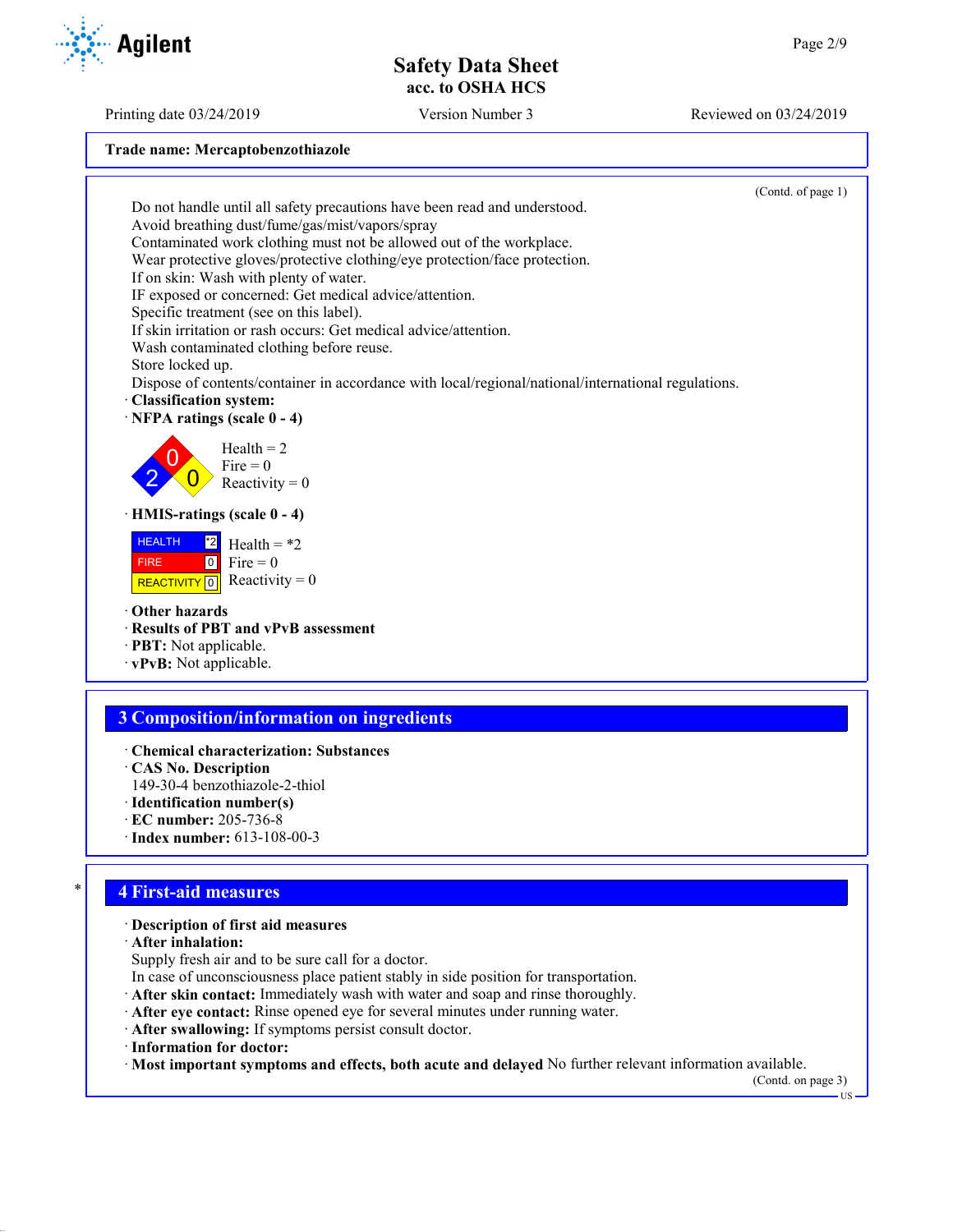Printing date 03/24/2019 Version Number 3 Reviewed on 03/24/2019

**Trade name: Mercaptobenzothiazole**

· **Indication of any immediate medical attention and special treatment needed**

No further relevant information available.

### **5 Fire-fighting measures**

- · **Extinguishing media**
- · **Suitable extinguishing agents:** Use fire fighting measures that suit the environment.
- · **Special hazards arising from the substance or mixture** No further relevant information available.
- · **Advice for firefighters**
- · **Protective equipment:** No special measures required.

## **6 Accidental release measures**

· **Personal precautions, protective equipment and emergency procedures** Not required.

- · **Environmental precautions:** Do not allow to enter sewers/ surface or ground water.
- · **Methods and material for containment and cleaning up:**

Dispose contaminated material as waste according to item 13.

- Ensure adequate ventilation.
- · **Reference to other sections**
- See Section 7 for information on safe handling.
- See Section 8 for information on personal protection equipment.
- See Section 13 for disposal information.
- · **Protective Action Criteria for Chemicals**

· **PAC-1:**

· **PAC-2:**

· **PAC-3:**

### \* **7 Handling and storage**

- · **Handling:**
- · **Precautions for safe handling**
- Ensure good ventilation/exhaustion at the workplace.

Open and handle receptacle with care.

- · **Information about protection against explosions and fires:** Keep respiratory protective device available.
- · **Conditions for safe storage, including any incompatibilities**
- · **Storage:**
- · **Requirements to be met by storerooms and receptacles:** No special requirements.
- · **Information about storage in one common storage facility:** Not required.
- · **Further information about storage conditions:** Keep receptacle tightly sealed.
- · **Specific end use(s)** No further relevant information available.

(Contd. on page 4)

US





(Contd. of page 2)

 $15 \text{ mg/m}^3$ 

 $27 \text{ mg/m}^3$ 

 $56 \text{ mg/m}^3$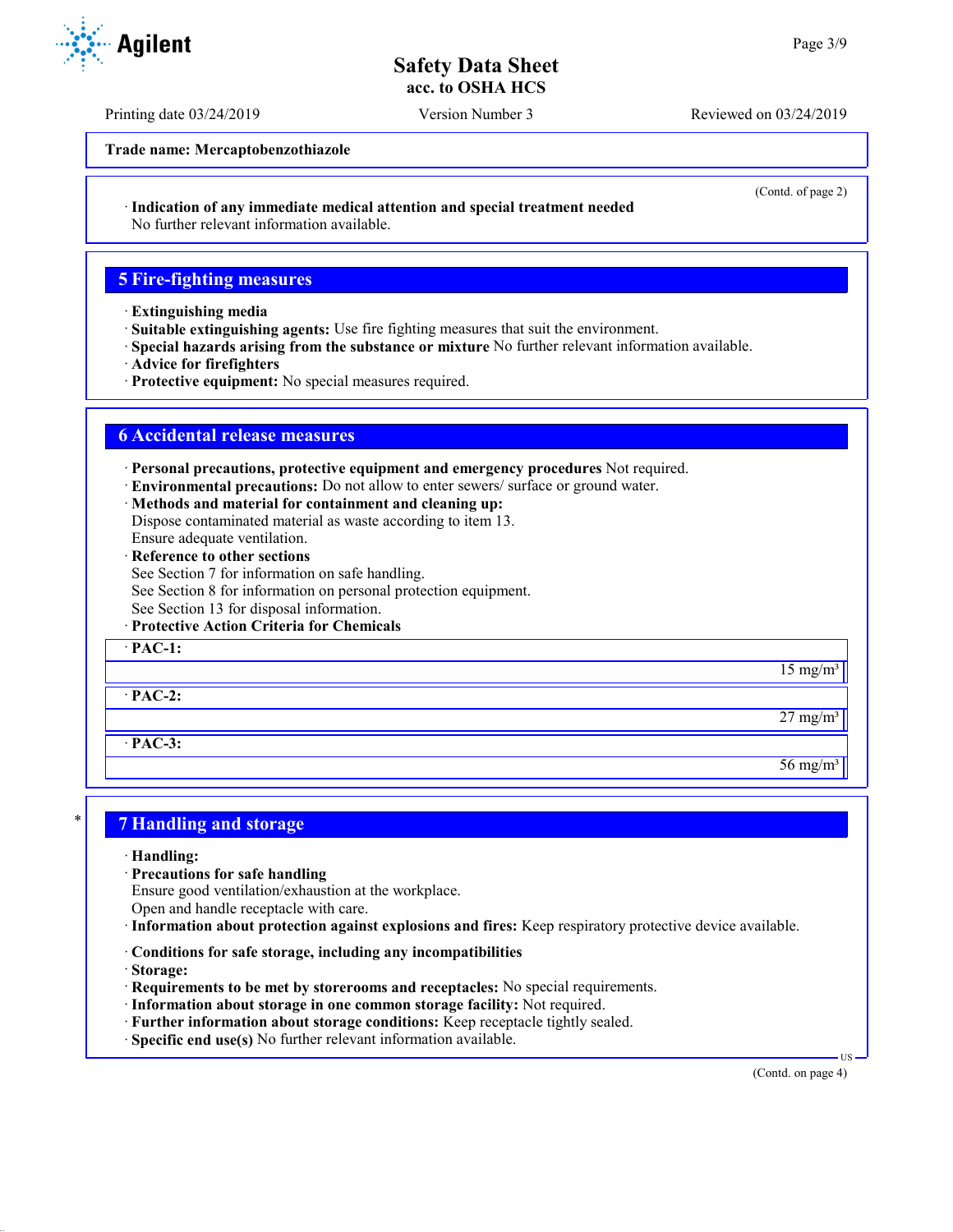Printing date 03/24/2019 Version Number 3 Reviewed on 03/24/2019

**Trade name: Mercaptobenzothiazole**

(Contd. of page 3)

### \* **8 Exposure controls/personal protection**

· **Additional information about design of technical systems:** No further data; see item 7.

#### · **Control parameters**

#### · **Components with limit values that require monitoring at the workplace:**

The following constituent is the only constituent of the product which has a PEL, TLV or other recommended exposure limit.

The following constituents are the only constituents of the product which have a PEL, TLV or other recommended exposure limit.

At this time, the remaining constituent has no known exposure limits.

At this time, the other constituents have no known exposure limits.

#### **149-30-4 benzothiazole-2-thiol**

WEEL Long-term value: 5 mg/m<sup>3</sup> Skin; DSEN

· **Additional information:** The lists that were valid during the creation were used as basis.

- · **Exposure controls**
- · **Personal protective equipment:**
- · **General protective and hygienic measures:**
- Keep away from foodstuffs, beverages and feed.

Immediately remove all soiled and contaminated clothing.

Wash hands before breaks and at the end of work.

Store protective clothing separately.

#### · **Breathing equipment:**

When used as intended with Agilent instruments, the use of the product under normal laboratory conditions and with standard practices does not result in significant airborne exposures and therefore respiratory protection is not needed.

Under an emergency condition where a respirator is deemed necessary, use a NIOSH or equivalent approved device/equipment with appropriate organic or acid gas cartridge.

#### · **Protection of hands:**

Although not recommended for constant contact with the chemicals or for clean-up, nitrile gloves 11-13 mil thickness are recommended for normal use. The breakthrough time is 1 hr. For cleaning a spill where there is direct contact of the chemical, butyl rubber gloves are recommended 12-15 mil thickness with breakthrough times exceeding 4 hrs. Supplier recommendations should be followed.

#### · **Material of gloves**

For normal use: nitrile rubber, 11-13 mil thickness

For direct contact with the chemical: butyl rubber, 12-15 mil thickness

The selection of the suitable gloves does not only depend on the material, but also on further marks of quality and varies from manufacturer to manufacturer.

#### · **Penetration time of glove material**

For normal use: nitrile rubber: 1 hour

For direct contact with the chemical: butyl rubber: >4 hours

#### Eye protection:



Tightly sealed goggles



US

(Contd. on page 5)

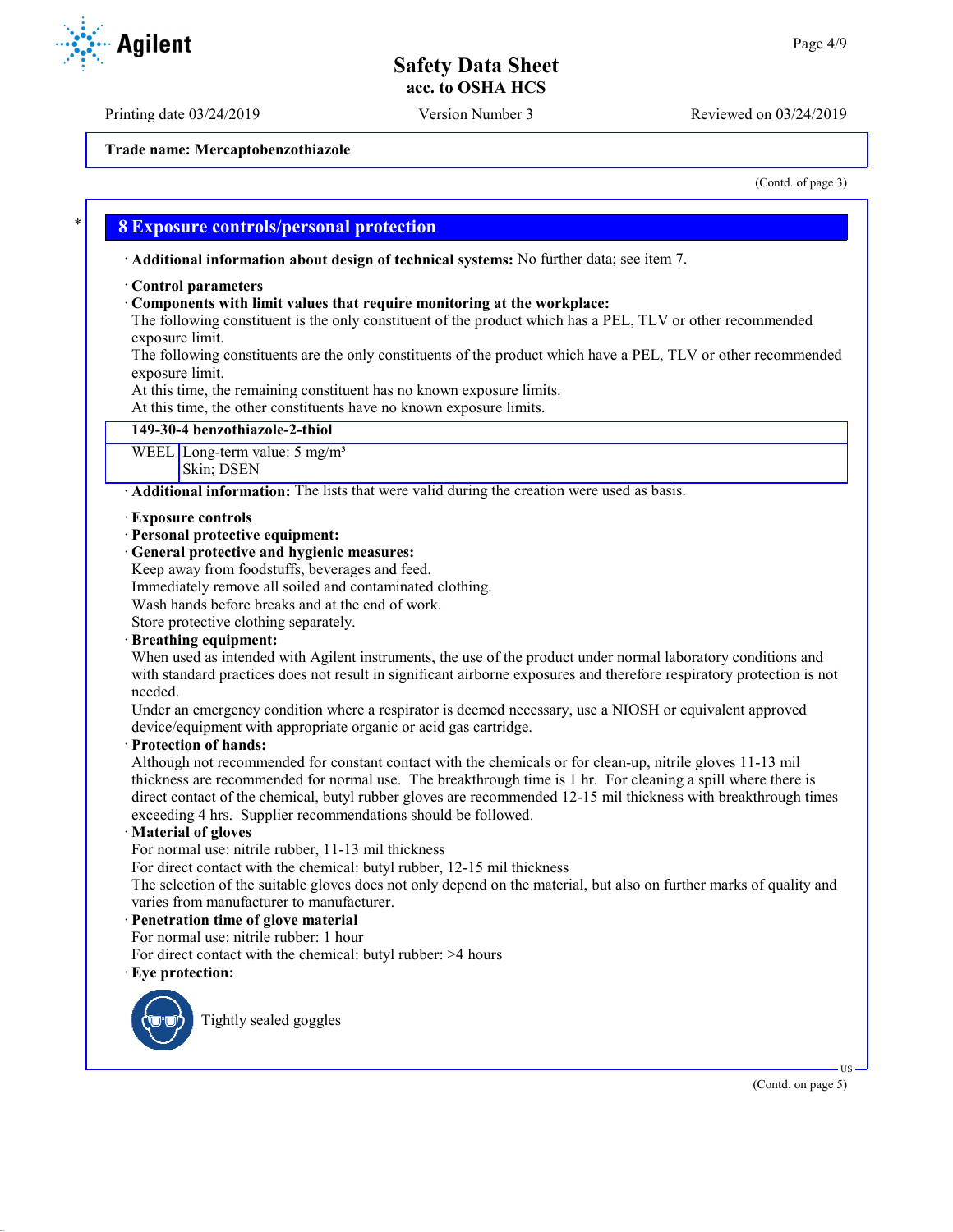Printing date 03/24/2019 Version Number 3 Reviewed on 03/24/2019

**Trade name: Mercaptobenzothiazole**

(Contd. of page 4)

| · Information on basic physical and chemical properties    |                                               |
|------------------------------------------------------------|-----------------------------------------------|
| <b>General Information</b>                                 |                                               |
| · Appearance:                                              |                                               |
| Form:                                                      | Crystalline                                   |
| Color:                                                     | Light yellow                                  |
| · Odor:                                                    | Characteristic                                |
| Odor threshold:                                            | Not determined.                               |
| · pH-value:                                                | Not applicable.                               |
| Change in condition                                        |                                               |
| <b>Melting point/Melting range:</b>                        | 177-181 °C (350.6-357.8 °F)                   |
| <b>Boiling point/Boiling range:</b>                        | Undetermined.                                 |
| · Flash point:                                             | Not applicable.                               |
| · Flammability (solid, gaseous):                           | Product is not flammable.                     |
| · Decomposition temperature:                               | Not determined.                               |
| · Auto igniting:                                           | Not determined.                               |
| Danger of explosion:                                       | Product does not present an explosion hazard. |
| <b>Explosion limits:</b>                                   |                                               |
| Lower:                                                     | Not determined.                               |
| Upper:                                                     | Not determined.                               |
| · Vapor pressure:                                          | Not applicable.                               |
| $\cdot$ Density at 20 °C (68 °F):                          | $0.67$ g/cm <sup>3</sup> (5.59115 lbs/gal)    |
| · Relative density                                         | Not determined.                               |
| · Vapor density                                            | Not applicable.                               |
| · Evaporation rate                                         | Not applicable.                               |
| · Solubility in / Miscibility with                         |                                               |
| Water:                                                     | Insoluble.                                    |
| · Partition coefficient (n-octanol/water): Not determined. |                                               |
| · Viscosity:                                               |                                               |
| Dynamic:                                                   | Not applicable.                               |
| Kinematic:                                                 | Not applicable.                               |
| <b>VOC</b> content:                                        | $0.00 \%$                                     |
|                                                            | $0.0$ g/l / $0.00$ lb/gal                     |
| <b>Solids content:</b>                                     | 100.0%                                        |
| Other information                                          | No further relevant information available.    |

# **10 Stability and reactivity**

· **Reactivity** No further relevant information available.

· **Chemical stability**

- · **Thermal decomposition / conditions to be avoided:** No decomposition if used according to specifications.
- · **Possibility of hazardous reactions** No dangerous reactions known.
- · **Conditions to avoid** No further relevant information available.

(Contd. on page 6)

US

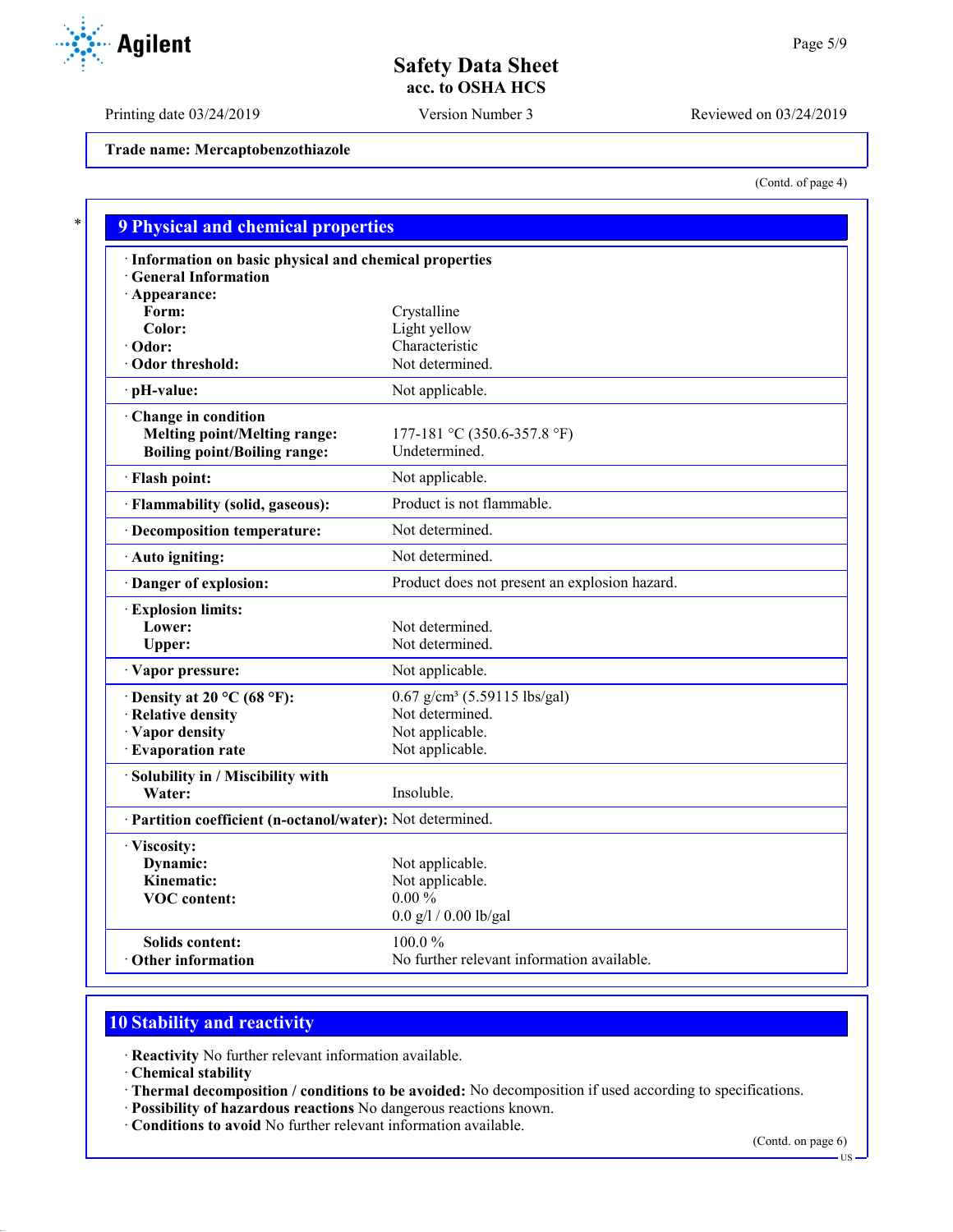Printing date 03/24/2019 Version Number 3 Reviewed on 03/24/2019

**Trade name: Mercaptobenzothiazole**

· **Incompatible materials:** No further relevant information available.

· **Hazardous decomposition products:** No dangerous decomposition products known.

## **11 Toxicological information**

· **Information on toxicological effects**

· **Acute toxicity:**

· **LD/LC50 values that are relevant for classification:**

**ATE (Acute Toxicity Estimate)**

Oral LD50 100 mg/kg (rat)

**149-30-4 benzothiazole-2-thiol**

Oral LD50 100 mg/kg (rat)

Dermal LD50 > 7,940 mg/kg (rabbit)

· **Primary irritant effect:**

- · **on the skin:** No irritant effect.
- · **on the eye:** No irritating effect.
- · **Sensitization:** Sensitization possible through skin contact.
- · **Additional toxicological information:**
- · **Carcinogenic categories**

· **IARC (International Agency for Research on Cancer)**

· **NTP (National Toxicology Program)**

Substance is not listed.

· **OSHA-Ca (Occupational Safety & Health Administration)**

Substance is not listed.

## **12 Ecological information**

· **Toxicity**

- · **Aquatic toxicity:** No further relevant information available.
- · **Persistence and degradability** No further relevant information available.
- · **Behavior in environmental systems:**
- · **Bioaccumulative potential** No further relevant information available.
- · **Mobility in soil** No further relevant information available.
- · **Additional ecological information:**
- · **General notes:**
- Water hazard class 2 (Assessment by list): hazardous for water

Do not allow product to reach ground water, water course or sewage system.

- Danger to drinking water if even small quantities leak into the ground.
- · **Results of PBT and vPvB assessment**
- · **PBT:** Not applicable.
- · **vPvB:** Not applicable.
- · **Other adverse effects** No further relevant information available.

US



(Contd. of page 5)

2A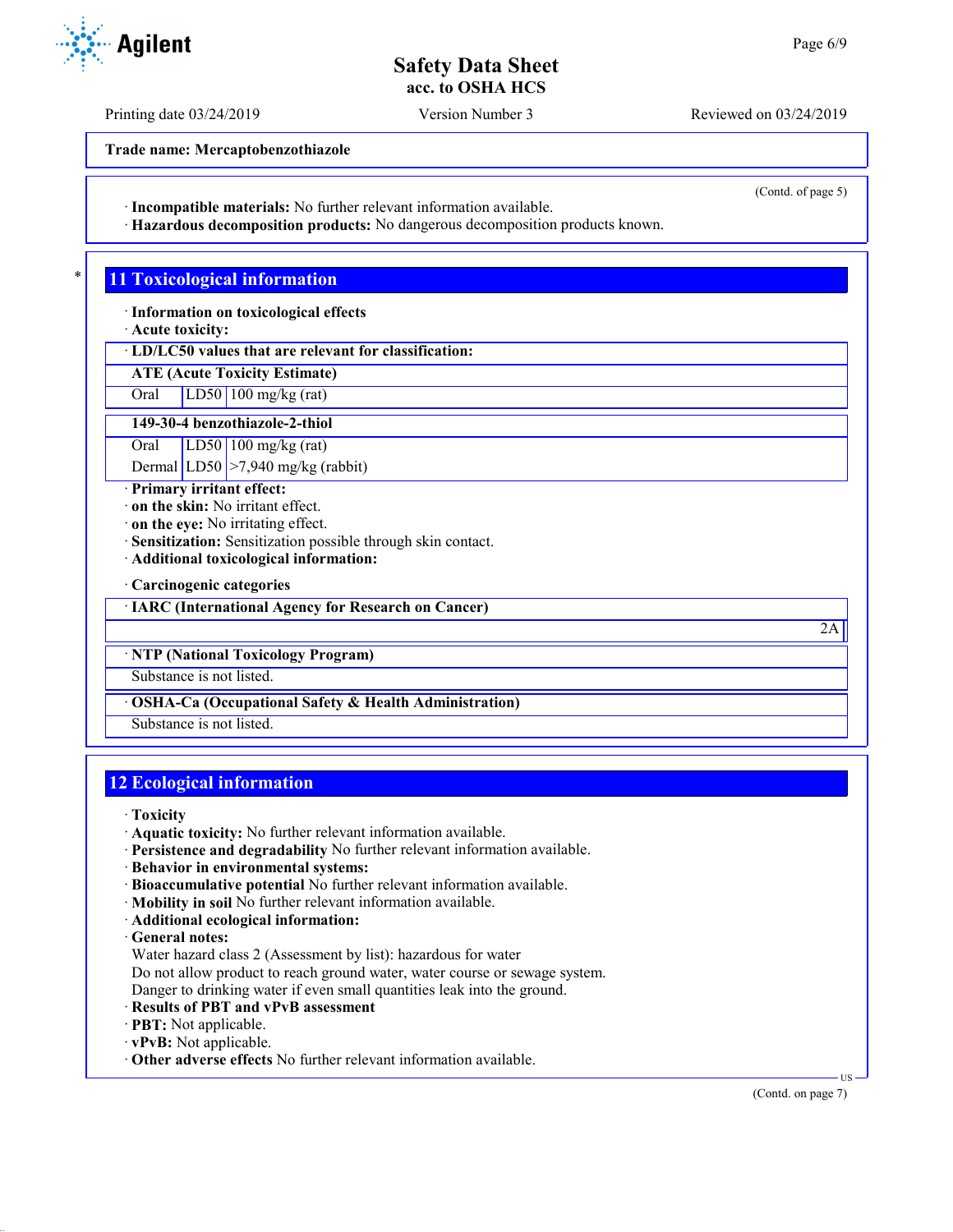Printing date 03/24/2019 Version Number 3 Reviewed on 03/24/2019

**Trade name: Mercaptobenzothiazole**

(Contd. of page 6)

## **13 Disposal considerations**

· **Waste treatment methods**

· **Recommendation:**

Must not be disposed of together with household garbage. Do not allow product to reach sewage system.

· **Uncleaned packagings:**

· **Recommendation:** Disposal must be made according to official regulations.

| · DOT, IMDG, IATA                                                                                                  | <b>UN3077</b>                                                                             |
|--------------------------------------------------------------------------------------------------------------------|-------------------------------------------------------------------------------------------|
| · UN proper shipping name<br>$\cdot$ DOT                                                                           | Environmentally hazardous substance, solid, n.o.s. (benzothiazole-<br>2-thiol)            |
| · IMDG, IATA                                                                                                       | ENVIRONMENTALLY HAZARDOUS SUBSTANCE, SOLID,<br>N.O.S. (benzothiazole-2-thiol)             |
| · Transport hazard class(es)                                                                                       |                                                                                           |
| · DOT, IMDG                                                                                                        |                                                                                           |
|                                                                                                                    |                                                                                           |
| · Class<br>$\cdot$ Label                                                                                           | 9 Miscellaneous dangerous substances and articles<br>9                                    |
| $\cdot$ IATA                                                                                                       |                                                                                           |
| · Class<br>· Label                                                                                                 | 9 Miscellaneous dangerous substances and articles<br>9                                    |
|                                                                                                                    |                                                                                           |
| · Packing group<br>· DOT, IMDG, IATA                                                                               | III                                                                                       |
|                                                                                                                    |                                                                                           |
|                                                                                                                    | Symbol (fish and tree)                                                                    |
|                                                                                                                    | Warning: Miscellaneous dangerous substances and articles                                  |
| · Environmental hazards:<br>· Special marking (IATA):<br>· Special precautions for user<br>· Danger code (Kemler): | 90                                                                                        |
|                                                                                                                    | $F-A, S-F$                                                                                |
| · EMS Number:<br>· Stowage Category<br>· Stowage Code                                                              | $\mathsf{A}$<br>SW23 When transported in BK3 bulk container, see 7.6.2.12 and<br>7.7.3.9. |

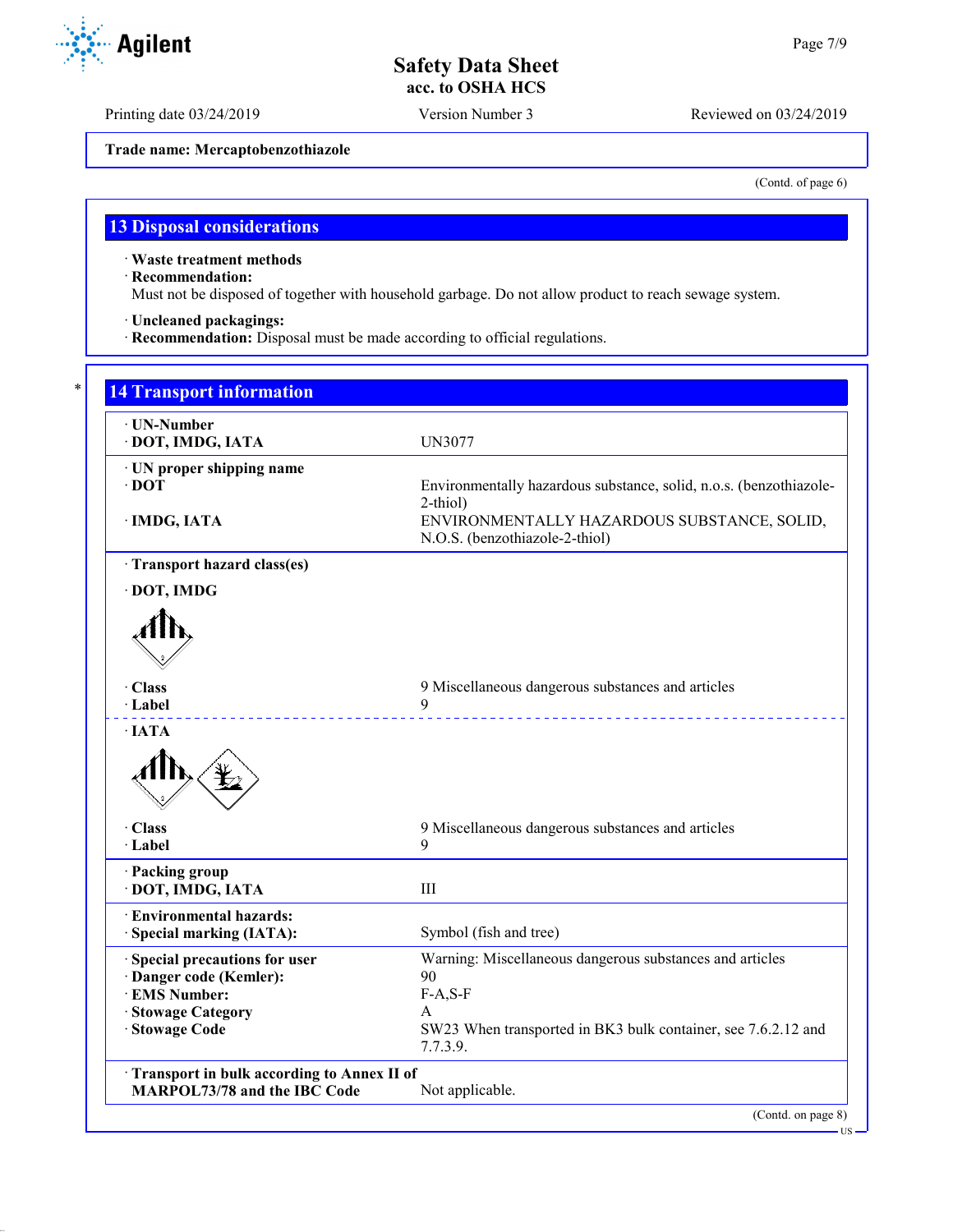Printing date 03/24/2019 Version Number 3 Reviewed on 03/24/2019

**Trade name: Mercaptobenzothiazole**

|                                     | (Contd. of page 7)                                                                            |
|-------------------------------------|-----------------------------------------------------------------------------------------------|
| · Transport/Additional information: |                                                                                               |
| $\cdot$ DOT                         |                                                                                               |
| • Quantity limitations              | On passenger aircraft/rail: No limit                                                          |
|                                     | On cargo aircraft only: No limit                                                              |
| $\cdot$ IMDG                        |                                                                                               |
| $\cdot$ Limited quantities (LQ)     | $5 \text{ kg}$                                                                                |
| $\cdot$ Excepted quantities (EQ)    | Code: E1                                                                                      |
|                                     | Maximum net quantity per inner packaging: 30 g                                                |
|                                     | Maximum net quantity per outer packaging: 1000 g                                              |
| · UN "Model Regulation":            | UN 3077 ENVIRONMENTALLY HAZARDOUS SUBSTANCE,<br>SOLID, N.O.S. (BENZOTHIAZOLE-2-THIOL), 9, III |

# **15 Regulatory information**

· **Safety, health and environmental regulations/legislation specific for the substance or mixture** · **Sara**

| Section 355 (extremely hazardous substances):                      |                             |
|--------------------------------------------------------------------|-----------------------------|
| Substance is not listed.                                           |                             |
| Section 313 (Specific toxic chemical listings):                    |                             |
| Substance is listed.                                               |                             |
| <b>TSCA (Toxic Substances Control Act):</b>                        |                             |
| Substance is listed.                                               |                             |
| Proposition 65                                                     |                             |
| <b>Chemicals known to cause cancer:</b>                            |                             |
| Substance is listed.                                               |                             |
| Chemicals known to cause reproductive toxicity for females:        |                             |
| Substance is not listed.                                           |                             |
| Chemicals known to cause reproductive toxicity for males:          |                             |
| Substance is not listed.                                           |                             |
| Chemicals known to cause developmental toxicity:                   |                             |
| Substance is not listed.                                           |                             |
| · Carcinogenic categories                                          |                             |
| <b>EPA (Environmental Protection Agency)</b>                       |                             |
| Substance is not listed.                                           |                             |
| · TLV (Threshold Limit Value established by ACGIH)                 |                             |
| Substance is not listed.                                           |                             |
| · NIOSH-Ca (National Institute for Occupational Safety and Health) |                             |
| Substance is not listed.                                           |                             |
|                                                                    | (Contd. on page 9)<br>·US - |